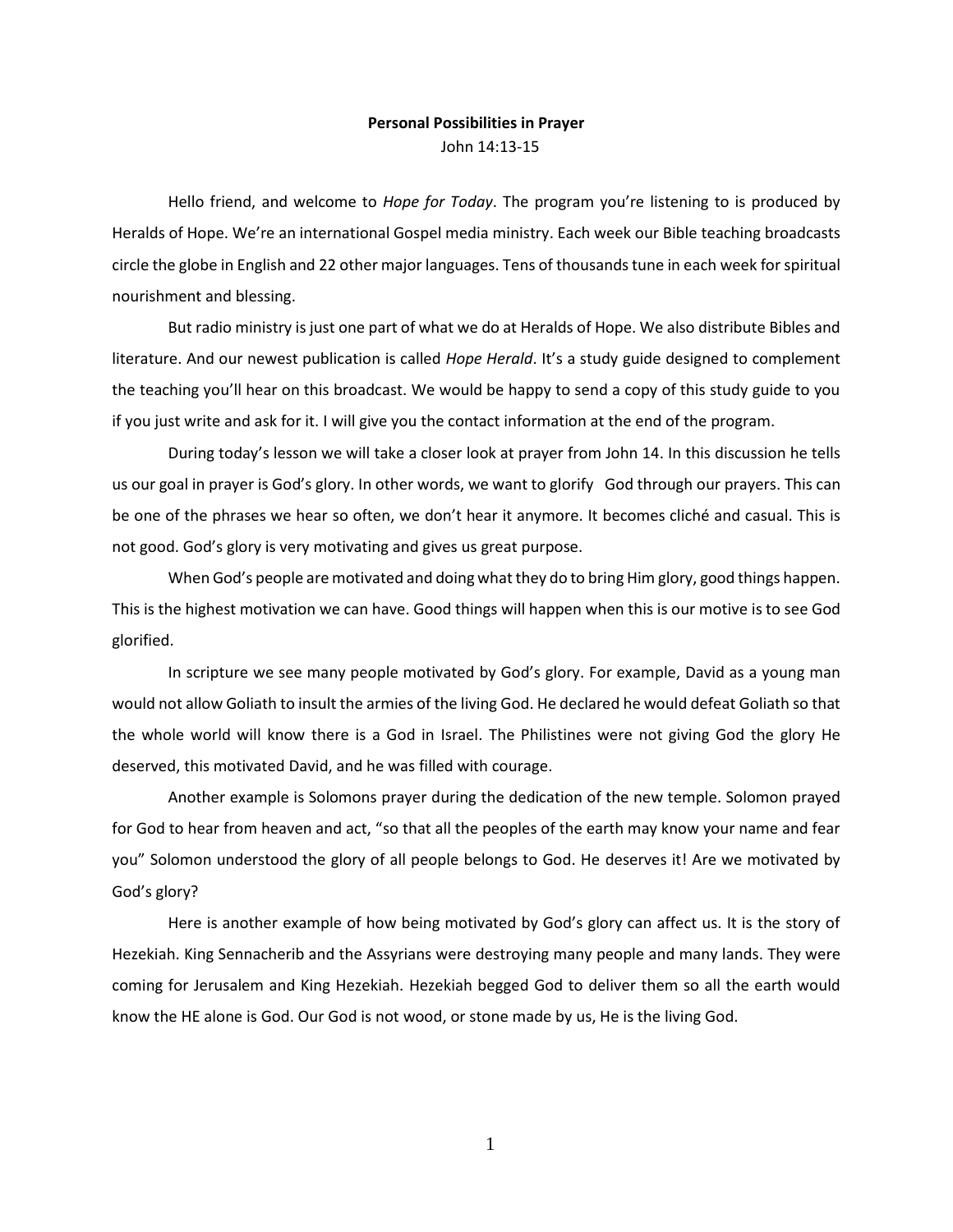God heard Hezekiah's prayer and responded in a mighty way. In one night, 185,000 Assyrians were destroyed by the angel of God. God cares about His glory and is working to bring more glory to himself. He alone is worthy.

There are many more examples from the Bible of men and women doing great things because they were motivated by God's glory. Jesus himself prayed, "Glorify thy Son, that your Son may glorify you." His life was centered on bringing God glory.

In the same way you and I also must live our lives for God's glory. When He is not glorified, we should be a little irritated, like David, and fight for His glory. Wherever we are we attempt to maximize our resources so more people can come to Him and bring Him the glory He deserves.

Being motivated by God's glory is all through scripture and we also want to be people who increase that glory. In our prayer life is one of the ways we can make this happen. Here is Pastor J Mark Horst to tell us more about the Personal Possibilities in Prayer.

Have you wished you could contact God? Have you ever felt deserted by all your friends? Have you ever wished for help, and there seemed to be no one who could or would help you?

King David knew what it was to need help. Once he wrote these words, "The sorrows of death surrounded me, and the pains of *Sheol* got hold upon me: I found trouble and sorrow. Then called I upon the name of the LORD: O LORD, I beseech thee, deliver my soul" Psalm 116:3,4. And David found help.

Do you know that help for you is as close as a prayer? We all have times of distress. We often need help. Where we go for help is very, very important. Jesus understood what our needs would be.

The disciples were expressing sorrow because Jesus had told them that He was going away. They were quite distressed because they were sure they would lose Him. Never again would they be able to contact Him. But they were wrong for Jesus showed them a new way. It was the way of prayer. In this way they could have immediate contact with Him. Listen to the words of Jesus from John 14:13-15.

- 13 *And whatsoever ye shall ask in my name, that will I do, that the Father may be glorified in the Son.*
- 14 *If ye shall ask any thing in my name, I will do it.*
- 15 *If ye love me, keep my commandments.*

Here the Lord Jesus lays down certain necessary DIRECTIVES by which we may reach the highest possibilities in prayer. This holds great opportunities and challenges for you and me.

Jesus said we must **Connect with God**.

2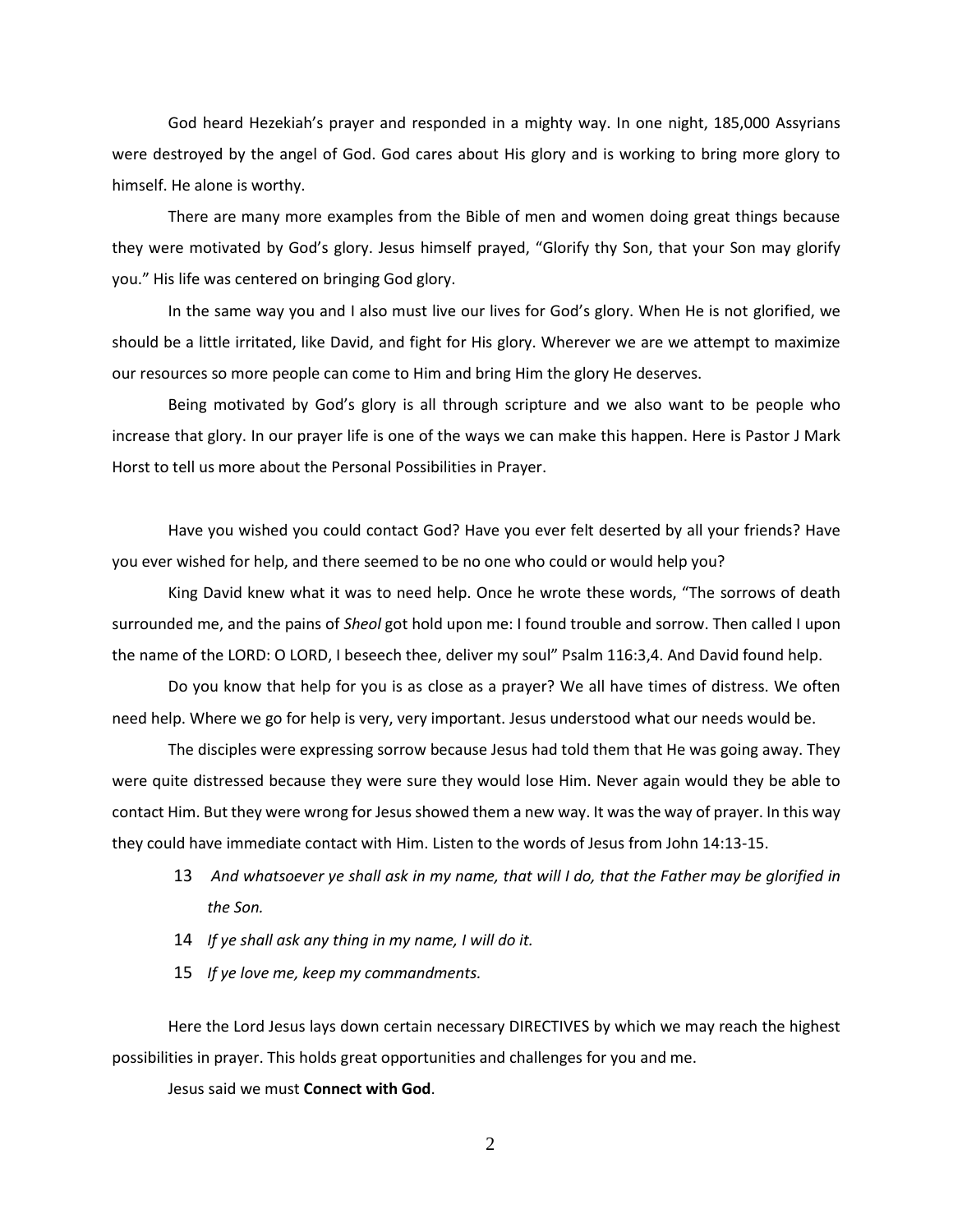Notice the invitation in verse 13, "Whatever you ask." This is a large invitation. Please notice that Jesus did not say, whatever you demand. He said, "Whatever you ask". Asking assumes humility. This is very important if we are to reach the possibilities of prayer. The asking can be anytime, immediately, right now, with- out any delay. Whatever you ask. And we may add, whenever you wish to ask.

Notice the connection as Jesus said, "Whatever you ask in my name." Our names do not really count very much in heaven. Our names are useless. We are sinners. We need first of all to come to the Savior, then we can ask in His name. No name but His name. Be very sure that you catch that in the words of Jesus. We don't go any other route. We have no other name that we can use in prayer to get through to God. Jesus said, "Whatever you ask in my name." It makes no difference how holy anyone else may have been—nobody's name can take the place of Jesus' name in this directive He gave us.

There is an object or goal in contacting God: His glory. Jesus said that He would answer the prayer in His name that the Father may be glorified. The glory of God is the object of prayer. So, when you connect with God, be sure that you pray for His glory.

I learned once of a lovely home high in the mountains in Europe where needy people could find help. It was built specially to care for missionaries and Christian workers. Some were broken in spirit and some broken in body. The testimony reported many wonderful answers to prayer because they prayed for the glory of God. When they prayed for the healing of the broken spirit or the broken body they would simply ask the Lord to do what would be for His highest glory. Many of them were wonderfully healed.

"Whatever you ask in my name, "Jesus said, "that I will do that the Father may be glorified in the Son." So, connect with God, my friend, for your possibilities in prayer.

Then Jesus said we must **Accept the Limit**.

There is a restriction in verse 14, "If you ask anything in my name." We found that phrase in verse 13 too, "in my name". Let us think about that again. When Jesus prayed to God before He was crucified, He prayed, "Not my will, but thine be done." I wonder whether this phrase, "in my name", may not reflect something of that same attitude. When we ask according to our needs we must do so in the name of Jesus. That means that we will submit ourselves to whatever He knows is best.

I learned when I studied verse 14 that there is a condition attached to the asking, "If you shall ask anything." Our dependence on the Lord is expressed that way. We do not order God around or issue commands. We make requests. We ask the Lord in His name. Then we get the answers to our prayers.

This directive means that in order to do business with God in the name of Jesus, our requests must be in harmony with His will. Be sure you understand this, my friend: accept the limit.

3